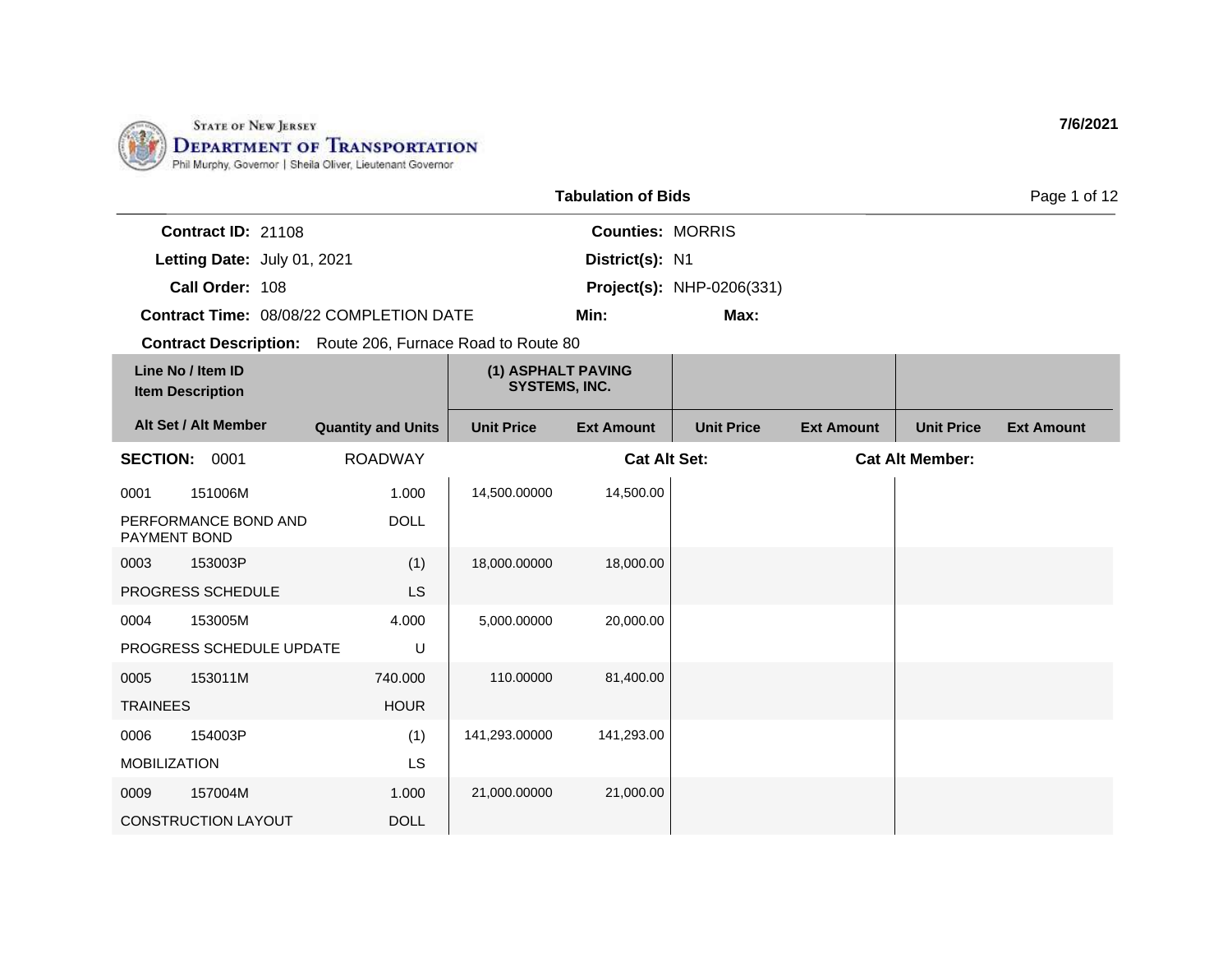

|                                              |                                    |                                                                  |                                            | <b>Tabulation of Bids</b> |                                  |                   |                        | Page 2 of 12      |
|----------------------------------------------|------------------------------------|------------------------------------------------------------------|--------------------------------------------|---------------------------|----------------------------------|-------------------|------------------------|-------------------|
|                                              | Contract ID: 21108                 |                                                                  |                                            | <b>Counties: MORRIS</b>   |                                  |                   |                        |                   |
|                                              | Letting Date: July 01, 2021        |                                                                  |                                            | District(s): N1           |                                  |                   |                        |                   |
|                                              | Call Order: 108                    |                                                                  |                                            |                           | <b>Project(s): NHP-0206(331)</b> |                   |                        |                   |
|                                              |                                    | Contract Time: 08/08/22 COMPLETION DATE                          |                                            | Min:                      | Max:                             |                   |                        |                   |
|                                              |                                    | <b>Contract Description:</b> Route 206, Furnace Road to Route 80 |                                            |                           |                                  |                   |                        |                   |
| Line No / Item ID<br><b>Item Description</b> |                                    |                                                                  | (1) ASPHALT PAVING<br><b>SYSTEMS, INC.</b> |                           |                                  |                   |                        |                   |
|                                              | Alt Set / Alt Member               | <b>Quantity and Units</b>                                        | <b>Unit Price</b>                          | <b>Ext Amount</b>         | <b>Unit Price</b>                | <b>Ext Amount</b> | <b>Unit Price</b>      | <b>Ext Amount</b> |
| <b>SECTION: 0001</b>                         |                                    | <b>ROADWAY</b>                                                   |                                            | <b>Cat Alt Set:</b>       |                                  |                   | <b>Cat Alt Member:</b> |                   |
| 0012                                         | 159003M                            | 50.000                                                           | 100.00000                                  | 5,000.00                  |                                  |                   |                        |                   |
|                                              | <b>BREAKAWAY BARRICADE</b>         | U                                                                |                                            |                           |                                  |                   |                        |                   |
| 0013                                         | 159006M                            | 100.000                                                          | 1.00000                                    | 100.00                    |                                  |                   |                        |                   |
| <b>DRUM</b>                                  |                                    | U                                                                |                                            |                           |                                  |                   |                        |                   |
| 0014                                         | 159009M                            | 1,400.000                                                        | 20.00000                                   | 28,000.00                 |                                  |                   |                        |                   |
| <b>TRAFFIC CONE</b>                          |                                    | U                                                                |                                            |                           |                                  |                   |                        |                   |
| 0015                                         | 159012M                            | 2,300.000                                                        | 21.60000                                   | 49,680.00                 |                                  |                   |                        |                   |
|                                              | <b>CONSTRUCTION SIGNS</b>          | <b>SF</b>                                                        |                                            |                           |                                  |                   |                        |                   |
| 0016                                         | 159018M                            | 2.000                                                            | 1,500.00000                                | 3,000.00                  |                                  |                   |                        |                   |
| SIGN, 6' X 12'                               | <b>CONSTRUCTION IDENTIFICATION</b> | U                                                                |                                            |                           |                                  |                   |                        |                   |
| 0017                                         | 159027M                            | 4.000                                                            | 1,000.00000                                | 4,000.00                  |                                  |                   |                        |                   |
|                                              | FLASHING ARROW BOARD, 4' X 8'      | U                                                                |                                            |                           |                                  |                   |                        |                   |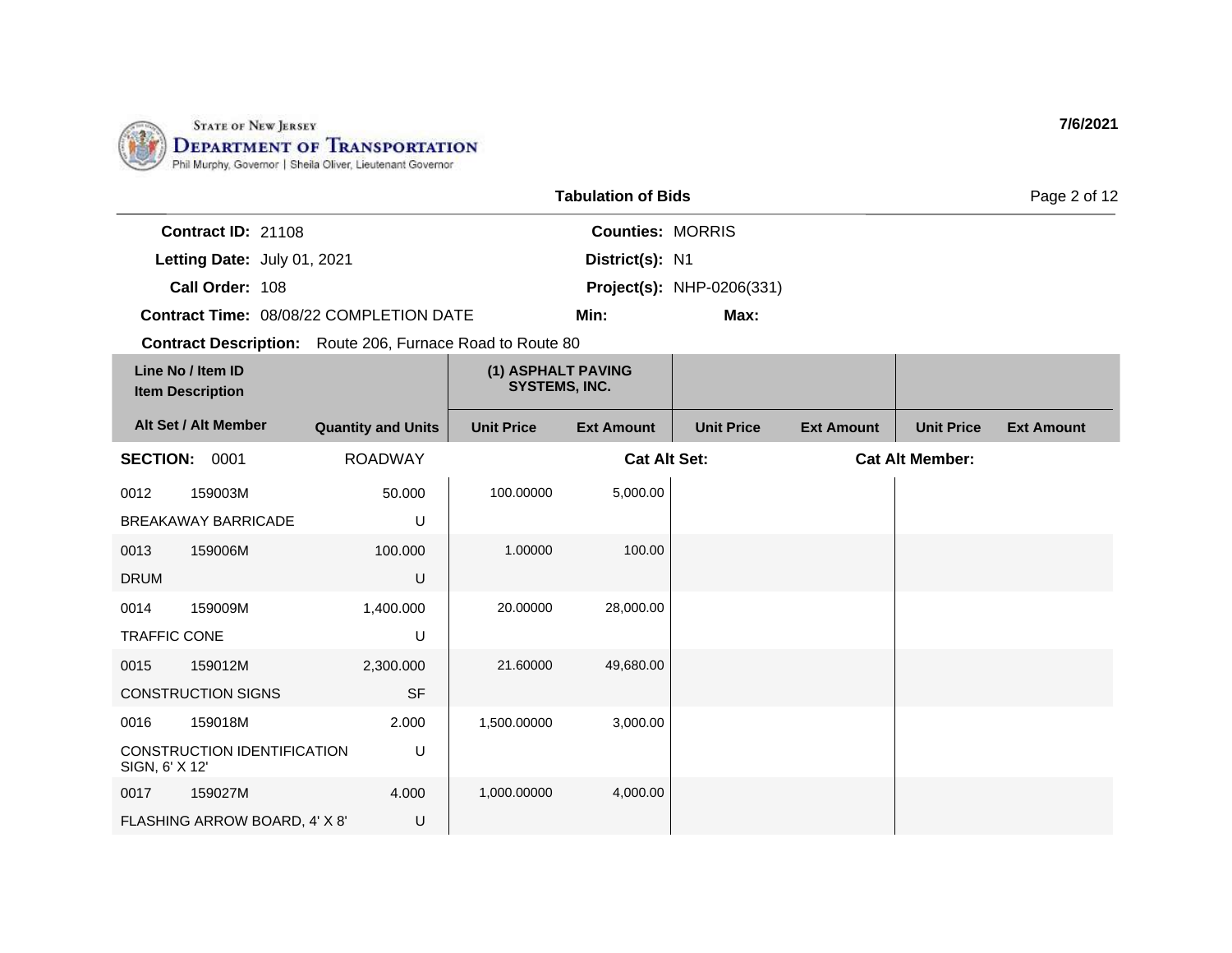

| <b>Tabulation of Bids</b>                 |                                                                  |  |                           |                                            |                         |                                  | Page 3 of 12      |                   |                   |
|-------------------------------------------|------------------------------------------------------------------|--|---------------------------|--------------------------------------------|-------------------------|----------------------------------|-------------------|-------------------|-------------------|
|                                           | Contract ID: 21108                                               |  |                           |                                            | <b>Counties: MORRIS</b> |                                  |                   |                   |                   |
|                                           | Letting Date: July 01, 2021                                      |  |                           |                                            | District(s): N1         |                                  |                   |                   |                   |
|                                           | Call Order: 108                                                  |  |                           |                                            |                         | <b>Project(s): NHP-0206(331)</b> |                   |                   |                   |
|                                           | Contract Time: 08/08/22 COMPLETION DATE                          |  |                           |                                            | Min:                    | Max:                             |                   |                   |                   |
|                                           | <b>Contract Description:</b> Route 206, Furnace Road to Route 80 |  |                           |                                            |                         |                                  |                   |                   |                   |
|                                           | Line No / Item ID<br><b>Item Description</b>                     |  |                           | (1) ASPHALT PAVING<br><b>SYSTEMS, INC.</b> |                         |                                  |                   |                   |                   |
|                                           | Alt Set / Alt Member                                             |  | <b>Quantity and Units</b> | <b>Unit Price</b>                          | <b>Ext Amount</b>       | <b>Unit Price</b>                | <b>Ext Amount</b> | <b>Unit Price</b> | <b>Ext Amount</b> |
| <b>ROADWAY</b><br><b>SECTION:</b><br>0001 |                                                                  |  |                           | <b>Cat Alt Set:</b>                        |                         | <b>Cat Alt Member:</b>           |                   |                   |                   |
| 0018                                      | 159030M                                                          |  | 8.000                     | 18,000.00000                               | 144,000.00              |                                  |                   |                   |                   |
| <b>SIGN</b>                               | PORTABLE VARIABLE MESSAGE                                        |  | U                         |                                            |                         |                                  |                   |                   |                   |
| 0019                                      | 159108M                                                          |  | 4.000                     | 6,500.00000                                | 26,000.00               |                                  |                   |                   |                   |
|                                           | TRAFFIC CONTROL TRUCK WITH<br>MOUNTED CRASH CUSHION              |  | U                         |                                            |                         |                                  |                   |                   |                   |
| 0020                                      | 159138M                                                          |  | 53.000                    | 600.00000                                  | 31,800.00               |                                  |                   |                   |                   |
| <b>HMA PATCH</b>                          |                                                                  |  | $\mathsf T$               |                                            |                         |                                  |                   |                   |                   |
| 0021                                      | 159141M                                                          |  | 1,000.000                 | 137.00000                                  | 137,000.00              |                                  |                   |                   |                   |
|                                           | TRAFFIC DIRECTOR, FLAGGER                                        |  | <b>HOUR</b>               |                                            |                         |                                  |                   |                   |                   |
| 0022                                      | 159300M                                                          |  | 480,000.000               | 0.30000                                    | 144,000.00              |                                  |                   |                   |                   |
|                                           | TRAFFIC STRIPES, LATEX, 4"                                       |  | LF                        |                                            |                         |                                  |                   |                   |                   |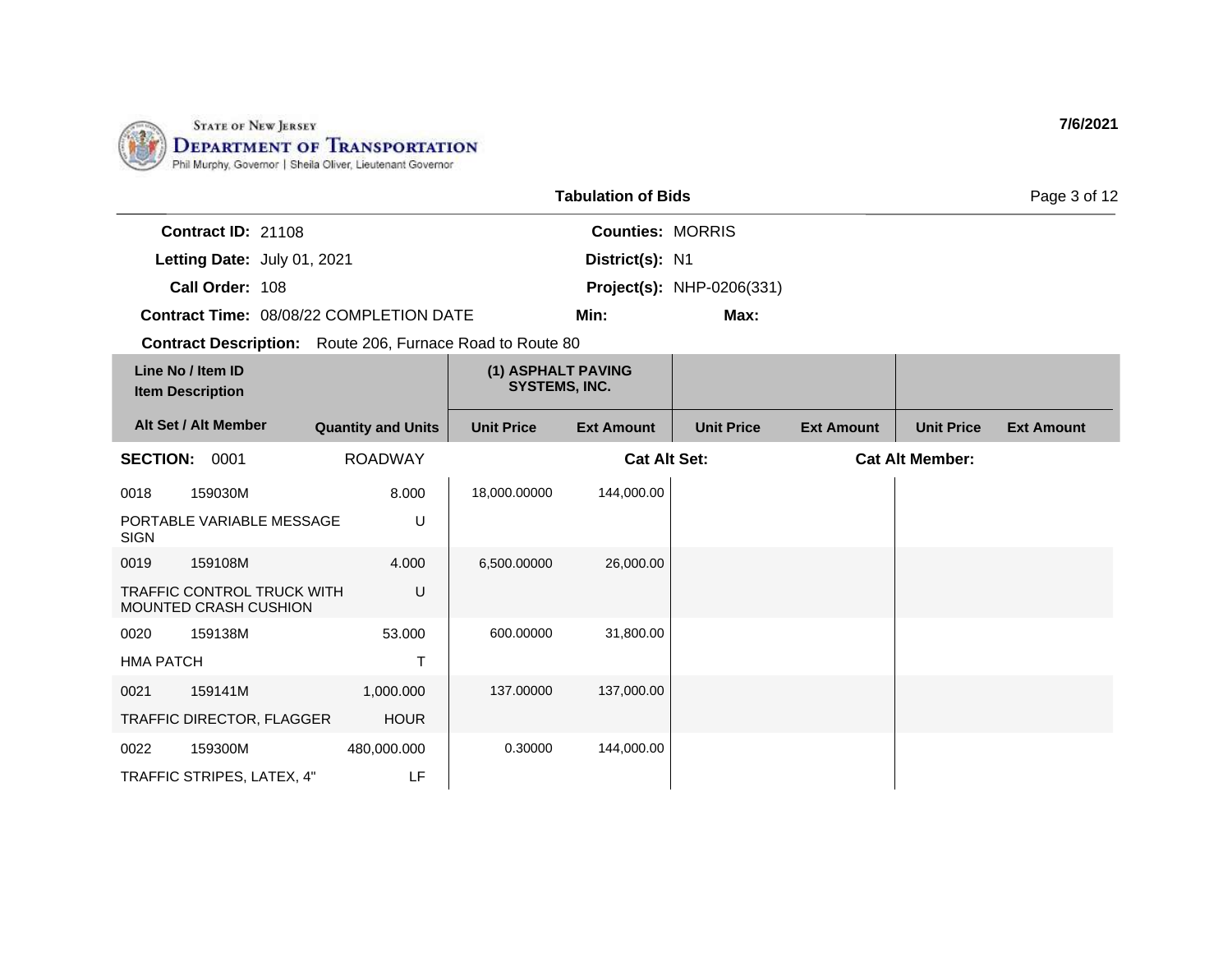

| <b>Tabulation of Bids</b><br>Page 4 of 12    |                                                        |                                                                  |                                            |                         |                                  |                   |                        |                   |
|----------------------------------------------|--------------------------------------------------------|------------------------------------------------------------------|--------------------------------------------|-------------------------|----------------------------------|-------------------|------------------------|-------------------|
|                                              | Contract ID: 21108                                     |                                                                  |                                            | <b>Counties: MORRIS</b> |                                  |                   |                        |                   |
|                                              | Letting Date: July 01, 2021                            |                                                                  |                                            | District(s): N1         |                                  |                   |                        |                   |
|                                              | Call Order: 108                                        |                                                                  |                                            |                         | <b>Project(s): NHP-0206(331)</b> |                   |                        |                   |
|                                              |                                                        | Contract Time: 08/08/22 COMPLETION DATE                          |                                            | Min:                    | Max:                             |                   |                        |                   |
|                                              |                                                        | <b>Contract Description:</b> Route 206, Furnace Road to Route 80 |                                            |                         |                                  |                   |                        |                   |
| Line No / Item ID<br><b>Item Description</b> |                                                        |                                                                  | (1) ASPHALT PAVING<br><b>SYSTEMS, INC.</b> |                         |                                  |                   |                        |                   |
|                                              | Alt Set / Alt Member                                   | <b>Quantity and Units</b>                                        | <b>Unit Price</b>                          | <b>Ext Amount</b>       | <b>Unit Price</b>                | <b>Ext Amount</b> | <b>Unit Price</b>      | <b>Ext Amount</b> |
|                                              | <b>SECTION: 0001</b>                                   | <b>ROADWAY</b>                                                   |                                            | <b>Cat Alt Set:</b>     |                                  |                   | <b>Cat Alt Member:</b> |                   |
| 0023                                         | 159312M                                                | 3,300.000                                                        | 0.31000                                    | 1,023.00                |                                  |                   |                        |                   |
| LATEX, 8"                                    | TRAFFIC MARKINGS LINES,                                | LF                                                               |                                            |                         |                                  |                   |                        |                   |
| 0024                                         | 159314M                                                | 400.000                                                          | 3.60000                                    | 1,440.00                |                                  |                   |                        |                   |
| LATEX, 24"                                   | TRAFFIC MARKINGS LINES,                                | LF                                                               |                                            |                         |                                  |                   |                        |                   |
| 0025                                         | 161003P                                                | (1)                                                              | 24,500.00000                               | 24,500.00               |                                  |                   |                        |                   |
|                                              | <b>FINAL CLEANUP</b>                                   | <b>LS</b>                                                        |                                            |                         |                                  |                   |                        |                   |
| 0026                                         | 201003P                                                | (1)                                                              | 38,000.00000                               | 38,000.00               |                                  |                   |                        |                   |
| <b>CLEARING SITE</b>                         |                                                        | LS                                                               |                                            |                         |                                  |                   |                        |                   |
| 0027                                         | 302051P                                                | 12.000                                                           | 550.00000                                  | 6,600.00                |                                  |                   |                        |                   |
| <b>THICKNESS</b>                             | DENSE-GRADED AGGREGATE<br><b>BASE COURSE, VARIABLE</b> | <b>CY</b>                                                        |                                            |                         |                                  |                   |                        |                   |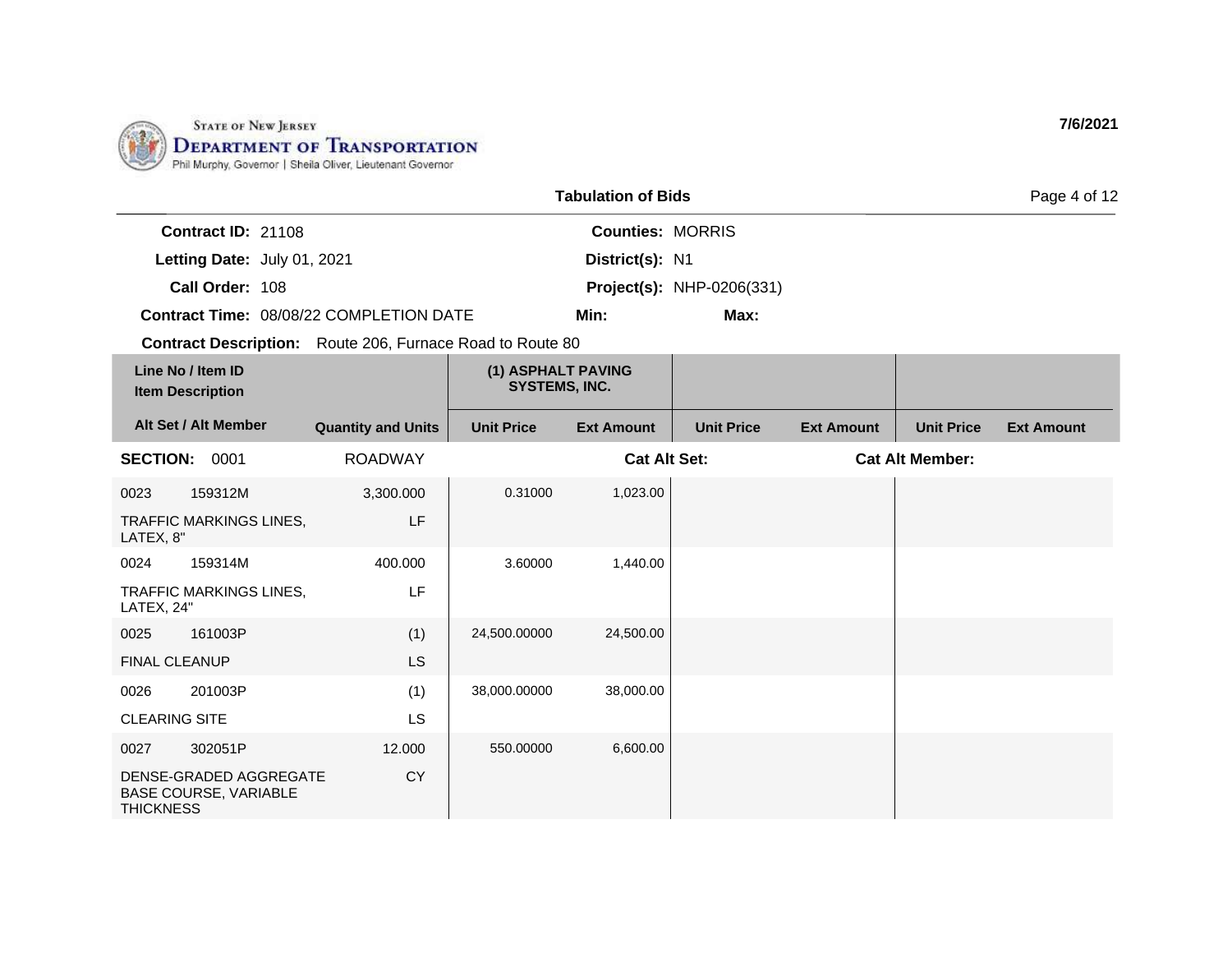

| <b>Tabulation of Bids</b> |                                                        |                                                                  |                                            |                         |                                  |                   |                        | Page 5 of 12      |
|---------------------------|--------------------------------------------------------|------------------------------------------------------------------|--------------------------------------------|-------------------------|----------------------------------|-------------------|------------------------|-------------------|
|                           | Contract ID: 21108                                     |                                                                  |                                            | <b>Counties: MORRIS</b> |                                  |                   |                        |                   |
|                           | Letting Date: July 01, 2021                            |                                                                  |                                            | District(s): N1         |                                  |                   |                        |                   |
|                           | Call Order: 108                                        |                                                                  |                                            |                         | <b>Project(s): NHP-0206(331)</b> |                   |                        |                   |
|                           |                                                        | Contract Time: 08/08/22 COMPLETION DATE                          | Min:<br>Max:                               |                         |                                  |                   |                        |                   |
|                           |                                                        | <b>Contract Description:</b> Route 206, Furnace Road to Route 80 |                                            |                         |                                  |                   |                        |                   |
|                           | Line No / Item ID<br><b>Item Description</b>           |                                                                  | (1) ASPHALT PAVING<br><b>SYSTEMS, INC.</b> |                         |                                  |                   |                        |                   |
|                           | Alt Set / Alt Member                                   | <b>Quantity and Units</b>                                        | <b>Unit Price</b>                          | <b>Ext Amount</b>       | <b>Unit Price</b>                | <b>Ext Amount</b> | <b>Unit Price</b>      | <b>Ext Amount</b> |
| <b>SECTION: 0001</b>      |                                                        | <b>ROADWAY</b>                                                   |                                            | <b>Cat Alt Set:</b>     |                                  |                   | <b>Cat Alt Member:</b> |                   |
| 0028                      | 401017P                                                | 3,000.000                                                        | 19.60000                                   | 58,800.00               |                                  |                   |                        |                   |
| MICRO-MILLING             |                                                        | SY                                                               |                                            |                         |                                  |                   |                        |                   |
| 0029                      | 401021M                                                | 250.000                                                          | 195.00000                                  | 48,750.00               |                                  |                   |                        |                   |
| <b>REPAIR</b>             | HOT MIX ASPHALT PAVEMENT                               | SY                                                               |                                            |                         |                                  |                   |                        |                   |
| 0030                      | 401024M                                                | 2,000.000                                                        | 3.90000                                    | 7,800.00                |                                  |                   |                        |                   |
|                           | SEALING OF CRACKS IN HOT MIX<br>ASPHALT SURFACE COURSE | LF                                                               |                                            |                         |                                  |                   |                        |                   |
| 0031                      | 401030M                                                | 34,700.000                                                       | 3.10000                                    | 107,570.00              |                                  |                   |                        |                   |
| <b>TACK COAT</b>          |                                                        | GAL                                                              |                                            |                         |                                  |                   |                        |                   |
| 0032                      | 401113M                                                | 250.000                                                          | 180.00000                                  | 45,000.00               |                                  |                   |                        |                   |
| <b>REPAIR</b>             | HMA LONGITUDINAL JOINT                                 | SY                                                               |                                            |                         |                                  |                   |                        |                   |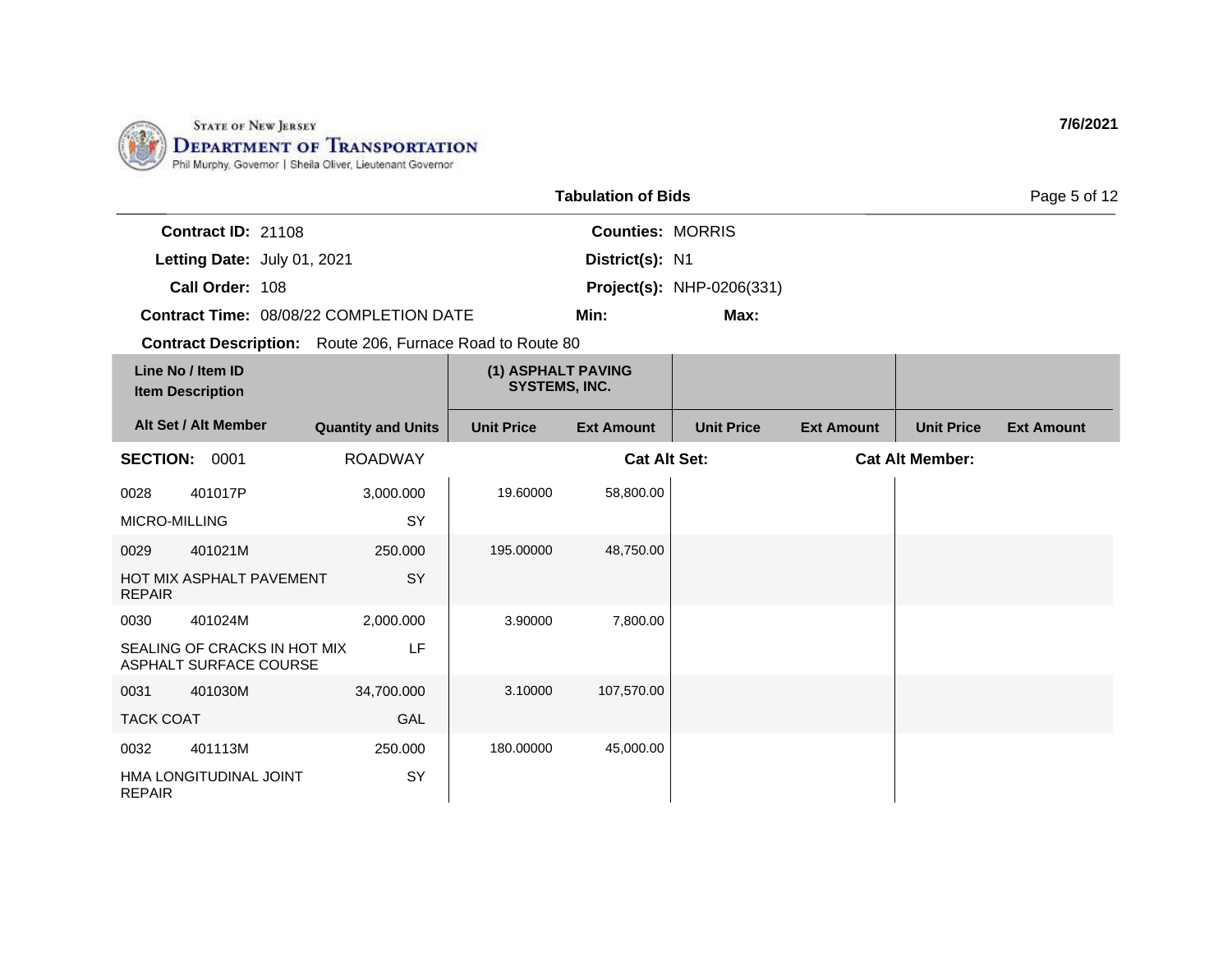

|                                              | <b>Tabulation of Bids</b>   |                                                                  |                                            |                         |                                  |                   |                        | Page 6 of 12      |
|----------------------------------------------|-----------------------------|------------------------------------------------------------------|--------------------------------------------|-------------------------|----------------------------------|-------------------|------------------------|-------------------|
|                                              | Contract ID: 21108          |                                                                  |                                            | <b>Counties: MORRIS</b> |                                  |                   |                        |                   |
|                                              | Letting Date: July 01, 2021 |                                                                  |                                            | District(s): N1         |                                  |                   |                        |                   |
|                                              | Call Order: 108             |                                                                  |                                            |                         | <b>Project(s): NHP-0206(331)</b> |                   |                        |                   |
|                                              |                             | Contract Time: 08/08/22 COMPLETION DATE                          |                                            | Min:                    | Max:                             |                   |                        |                   |
|                                              |                             | <b>Contract Description:</b> Route 206, Furnace Road to Route 80 |                                            |                         |                                  |                   |                        |                   |
| Line No / Item ID<br><b>Item Description</b> |                             |                                                                  | (1) ASPHALT PAVING<br><b>SYSTEMS, INC.</b> |                         |                                  |                   |                        |                   |
|                                              | Alt Set / Alt Member        | <b>Quantity and Units</b>                                        | <b>Unit Price</b>                          | <b>Ext Amount</b>       | <b>Unit Price</b>                | <b>Ext Amount</b> | <b>Unit Price</b>      | <b>Ext Amount</b> |
| <b>SECTION:</b>                              | 0001                        | <b>ROADWAY</b>                                                   |                                            | <b>Cat Alt Set:</b>     |                                  |                   | <b>Cat Alt Member:</b> |                   |
| 0033                                         | 421007M                     | 30,800.000                                                       | 3.89000                                    | 119,812.00              |                                  |                   |                        |                   |
|                                              | MICROPAVING JOINTS          | LF                                                               |                                            |                         |                                  |                   |                        |                   |
| 0034                                         | 421010M                     | 2,250.000                                                        | 113.71000                                  | 255,847.50              |                                  |                   |                        |                   |
| Ш                                            | SLURRY SEAL AGGREGATE, TYPE | $\mathsf{T}$                                                     |                                            |                         |                                  |                   |                        |                   |
| 0035                                         | 421011M                     | 66,500.000                                                       | 10.45000                                   | 694,925.00              |                                  |                   |                        |                   |
|                                              | SLURRY SEAL EMULSION        | GAL                                                              |                                            |                         |                                  |                   |                        |                   |
| 0036                                         | 422004M                     | 30,800.000                                                       | 0.70000                                    | 21,560.00               |                                  |                   |                        |                   |
| <b>FOG SEAL STRIP</b>                        |                             | LF                                                               |                                            |                         |                                  |                   |                        |                   |
| 0037                                         | 610003M                     | 158,900.000                                                      | 0.51000                                    | 81,039.00               |                                  |                   |                        |                   |
| TRAFFIC STRIPES, 4"                          |                             | LF                                                               |                                            |                         |                                  |                   |                        |                   |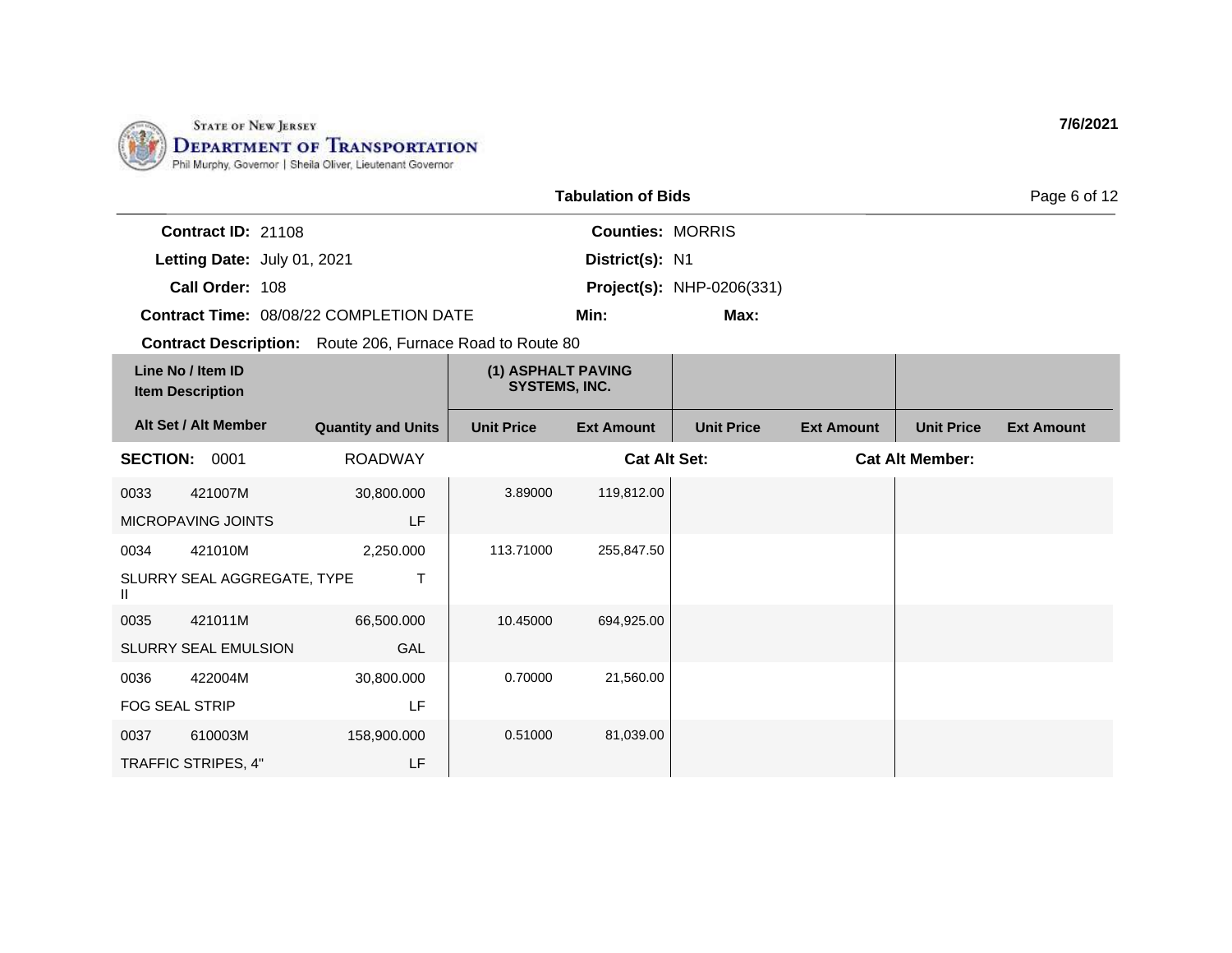

|                   |                                              |                                                                  |                                            | <b>Tabulation of Bids</b> |                                  |                   |                        | Page 7 of 12      |
|-------------------|----------------------------------------------|------------------------------------------------------------------|--------------------------------------------|---------------------------|----------------------------------|-------------------|------------------------|-------------------|
|                   | Contract ID: 21108                           |                                                                  |                                            | <b>Counties: MORRIS</b>   |                                  |                   |                        |                   |
|                   | Letting Date: July 01, 2021                  |                                                                  |                                            | District(s): N1           |                                  |                   |                        |                   |
|                   | Call Order: 108                              |                                                                  |                                            |                           | <b>Project(s): NHP-0206(331)</b> |                   |                        |                   |
|                   |                                              | <b>Contract Time: 08/08/22 COMPLETION DATE</b>                   |                                            | Min:                      | Max:                             |                   |                        |                   |
|                   |                                              | <b>Contract Description:</b> Route 206, Furnace Road to Route 80 |                                            |                           |                                  |                   |                        |                   |
|                   | Line No / Item ID<br><b>Item Description</b> |                                                                  | (1) ASPHALT PAVING<br><b>SYSTEMS, INC.</b> |                           |                                  |                   |                        |                   |
|                   | Alt Set / Alt Member                         | <b>Quantity and Units</b>                                        | <b>Unit Price</b>                          | <b>Ext Amount</b>         | <b>Unit Price</b>                | <b>Ext Amount</b> | <b>Unit Price</b>      | <b>Ext Amount</b> |
|                   | SECTION: 0001                                | <b>ROADWAY</b>                                                   |                                            | <b>Cat Alt Set:</b>       |                                  |                   | <b>Cat Alt Member:</b> |                   |
| 0038              | 610012M                                      | 430.000                                                          | 36.84000                                   | 15,841.20                 |                                  |                   |                        |                   |
| <b>LENS</b>       | RPM, MONO-DIRECTIONAL, WHITE                 | U                                                                |                                            |                           |                                  |                   |                        |                   |
| 0039              | 610014M                                      | 3,300.000                                                        | 2.40000                                    | 7,920.00                  |                                  |                   |                        |                   |
|                   | TRAFFIC MARKING LINES, 8"                    | LF                                                               |                                            |                           |                                  |                   |                        |                   |
| 0040              | 610017M                                      | 3,600.000                                                        | 6.78000                                    | 24,408.00                 |                                  |                   |                        |                   |
|                   | TRAFFIC MARKING LINES, 24"                   | LF                                                               |                                            |                           |                                  |                   |                        |                   |
| 0041              | 610018M                                      | 190.000                                                          | 36.84000                                   | 6,999.60                  |                                  |                   |                        |                   |
| <b>AMBER LENS</b> | RPM, MONO-DIRECTIONAL,                       | U                                                                |                                            |                           |                                  |                   |                        |                   |
| 0042              | 610021M                                      | 460.000                                                          | 36.84000                                   | 16,946.40                 |                                  |                   |                        |                   |
| <b>LENS</b>       | RPM, BI-DIRECTIONAL, AMBER                   | U                                                                |                                            |                           |                                  |                   |                        |                   |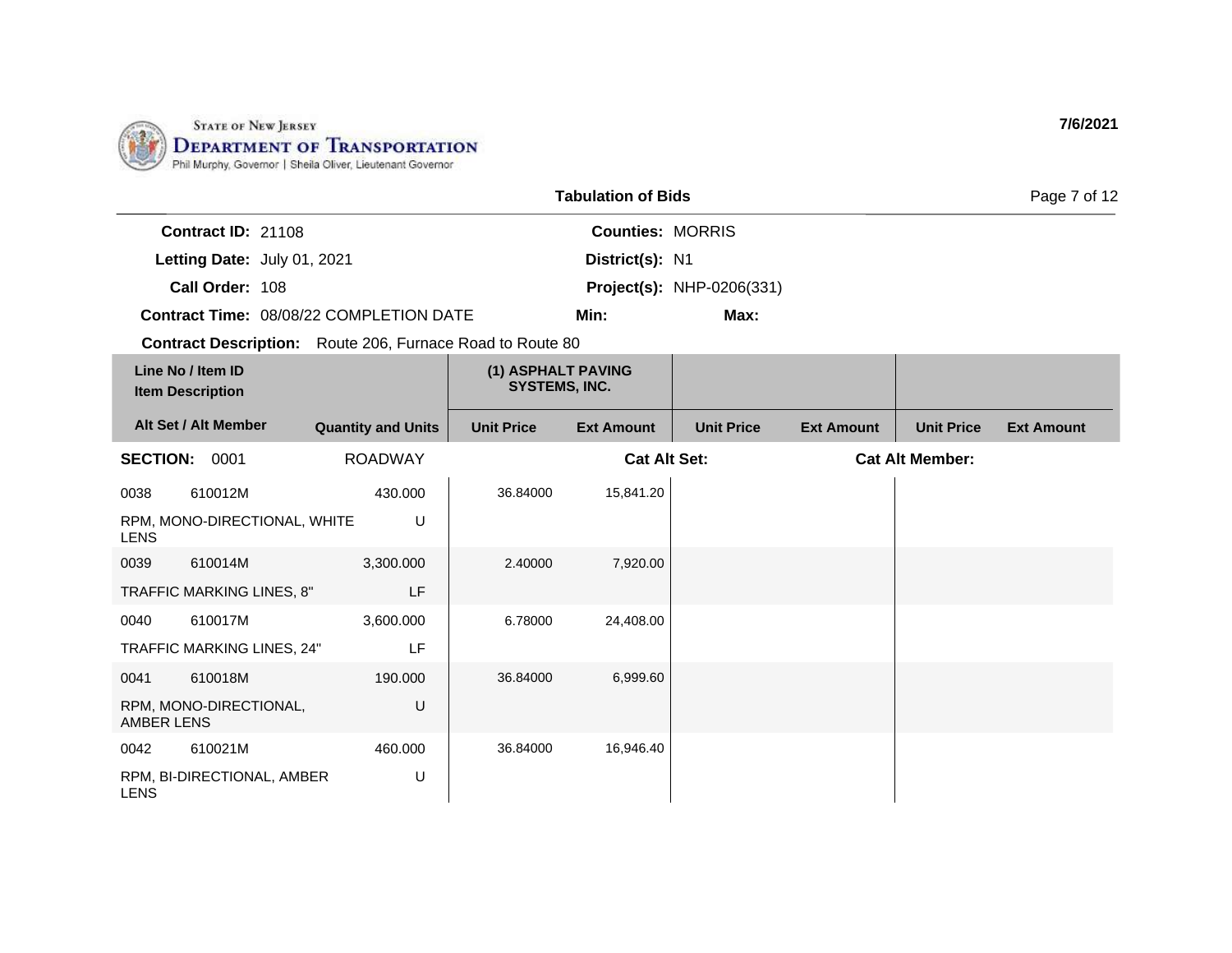

|                     |                                              |                                                                  |                                            | <b>Tabulation of Bids</b> |                                  |                   |                        | Page 8 of 12      |
|---------------------|----------------------------------------------|------------------------------------------------------------------|--------------------------------------------|---------------------------|----------------------------------|-------------------|------------------------|-------------------|
|                     | Contract ID: 21108                           |                                                                  |                                            | <b>Counties: MORRIS</b>   |                                  |                   |                        |                   |
|                     | Letting Date: July 01, 2021                  |                                                                  |                                            | District(s): N1           |                                  |                   |                        |                   |
|                     | Call Order: 108                              |                                                                  |                                            |                           | <b>Project(s): NHP-0206(331)</b> |                   |                        |                   |
|                     |                                              | Contract Time: 08/08/22 COMPLETION DATE                          |                                            | Min:                      | Max:                             |                   |                        |                   |
|                     |                                              | <b>Contract Description:</b> Route 206, Furnace Road to Route 80 |                                            |                           |                                  |                   |                        |                   |
|                     | Line No / Item ID<br><b>Item Description</b> |                                                                  | (1) ASPHALT PAVING<br><b>SYSTEMS, INC.</b> |                           |                                  |                   |                        |                   |
|                     | Alt Set / Alt Member                         | <b>Quantity and Units</b>                                        | <b>Unit Price</b>                          | <b>Ext Amount</b>         | <b>Unit Price</b>                | <b>Ext Amount</b> | <b>Unit Price</b>      | <b>Ext Amount</b> |
| <b>SECTION:</b>     | 0001                                         | <b>ROADWAY</b>                                                   |                                            | <b>Cat Alt Set:</b>       |                                  |                   | <b>Cat Alt Member:</b> |                   |
| 0043                | 610024M                                      | 1,080.000                                                        | 60.00000                                   | 64,800.00                 |                                  |                   |                        |                   |
|                     | <b>REMOVAL OF RPM</b>                        | U                                                                |                                            |                           |                                  |                   |                        |                   |
| 0044                | 610033M                                      | 30,800.000                                                       | 0.83000                                    | 25,564.00                 |                                  |                   |                        |                   |
| <b>RUMBLE STRIP</b> |                                              | LF                                                               |                                            |                           |                                  |                   |                        |                   |
| 0045                | 610036M                                      | 158,900.000                                                      | 0.75000                                    | 119,175.00                |                                  |                   |                        |                   |
|                     | REMOVAL OF TRAFFIC STRIPES                   | LF                                                               |                                            |                           |                                  |                   |                        |                   |
| 0046                | 610039M                                      | 4,700.000                                                        | 6.29000                                    | 29,563.00                 |                                  |                   |                        |                   |
|                     | <b>REMOVAL OF TRAFFIC MARKINGS</b>           | <b>SF</b>                                                        |                                            |                           |                                  |                   |                        |                   |
| 0047                | 610060M                                      | 230,000                                                          | 7.74000                                    | 1,780.20                  |                                  |                   |                        |                   |

**Section Totals:**  $$2,694,436.90$ 

TRAFFIC MARKINGS SYMBOLS

SF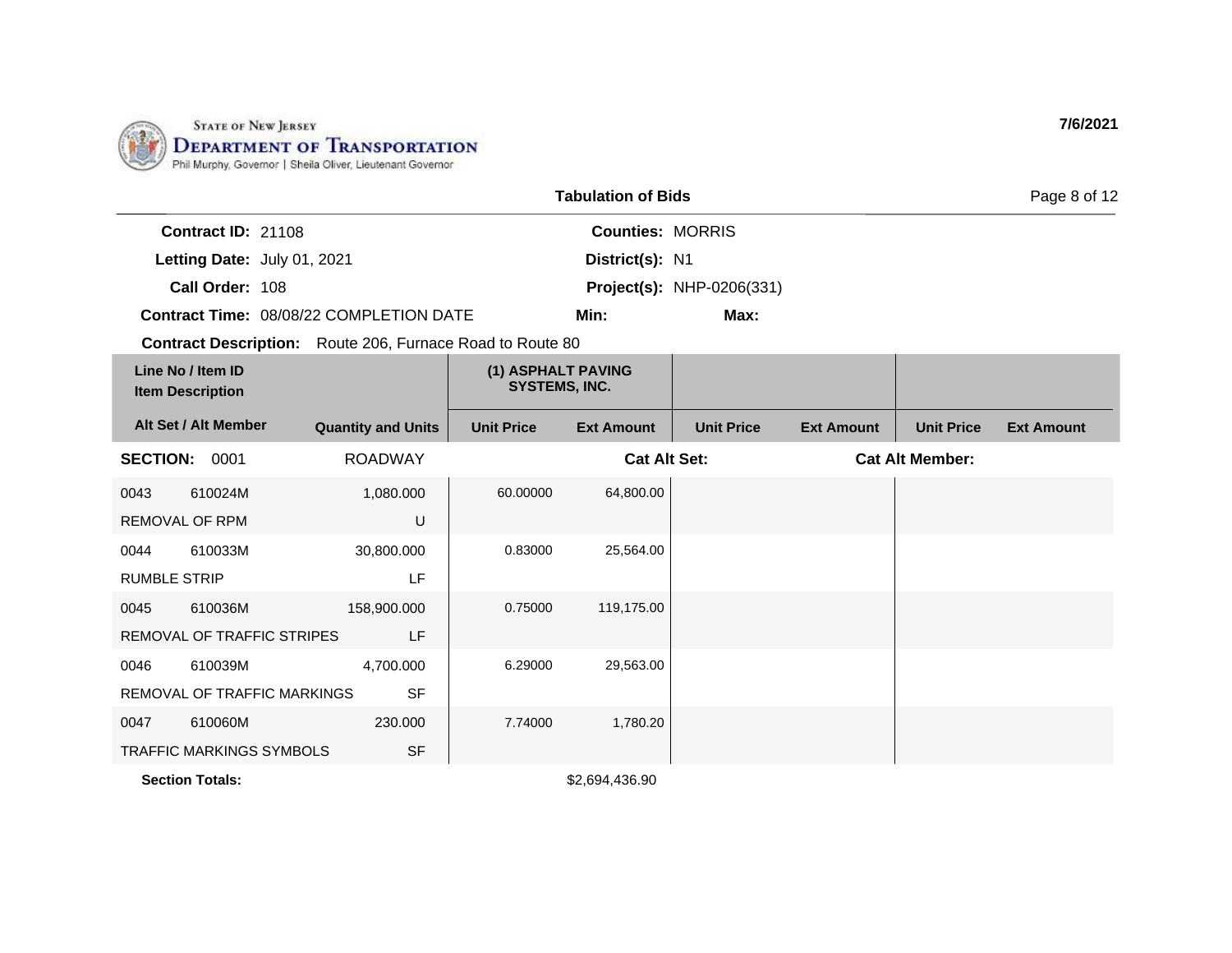

| <b>Tabulation of Bids</b><br>Page 9 of 12                        |                           |                                                        |                         |                                  |                        |                   |                   |  |  |
|------------------------------------------------------------------|---------------------------|--------------------------------------------------------|-------------------------|----------------------------------|------------------------|-------------------|-------------------|--|--|
| <b>Contract ID: 21108</b>                                        |                           |                                                        | <b>Counties: MORRIS</b> |                                  |                        |                   |                   |  |  |
| Letting Date: July 01, 2021                                      |                           |                                                        | District(s): N1         |                                  |                        |                   |                   |  |  |
| Call Order: 108                                                  |                           |                                                        |                         | <b>Project(s): NHP-0206(331)</b> |                        |                   |                   |  |  |
| <b>Contract Time: 08/08/22 COMPLETION DATE</b>                   |                           |                                                        | Min:                    | Max:                             |                        |                   |                   |  |  |
| <b>Contract Description:</b> Route 206, Furnace Road to Route 80 |                           |                                                        |                         |                                  |                        |                   |                   |  |  |
| Line No / Item ID<br><b>Item Description</b>                     |                           | (1) ASPHALT PAVING<br><b>SYSTEMS, INC.</b>             |                         |                                  |                        |                   |                   |  |  |
| Alt Set / Alt Member                                             | <b>Quantity and Units</b> | <b>Unit Price</b>                                      | <b>Ext Amount</b>       | <b>Unit Price</b>                | <b>Ext Amount</b>      | <b>Unit Price</b> | <b>Ext Amount</b> |  |  |
| <b>SECTION:</b><br>0002                                          |                           | <b>CONSTRUCTION ENGINEERING</b><br><b>Cat Alt Set:</b> |                         |                                  | <b>Cat Alt Member:</b> |                   |                   |  |  |
| 155012M<br>0007                                                  | 1.000                     | 42,000.00000                                           | 42,000.00               |                                  |                        |                   |                   |  |  |
| FIELD OFFICE TYPE D SET UP                                       | U                         |                                                        |                         |                                  |                        |                   |                   |  |  |
| 155030M<br>0008                                                  | 8.000                     | 6,200.00000                                            | 49,600.00               |                                  |                        |                   |                   |  |  |
| FIELD OFFICE TYPE D<br><b>MAINTENANCE</b>                        | <b>MO</b>                 |                                                        |                         |                                  |                        |                   |                   |  |  |
| <b>Section Totals:</b>                                           |                           |                                                        | \$91,600.00             |                                  |                        |                   |                   |  |  |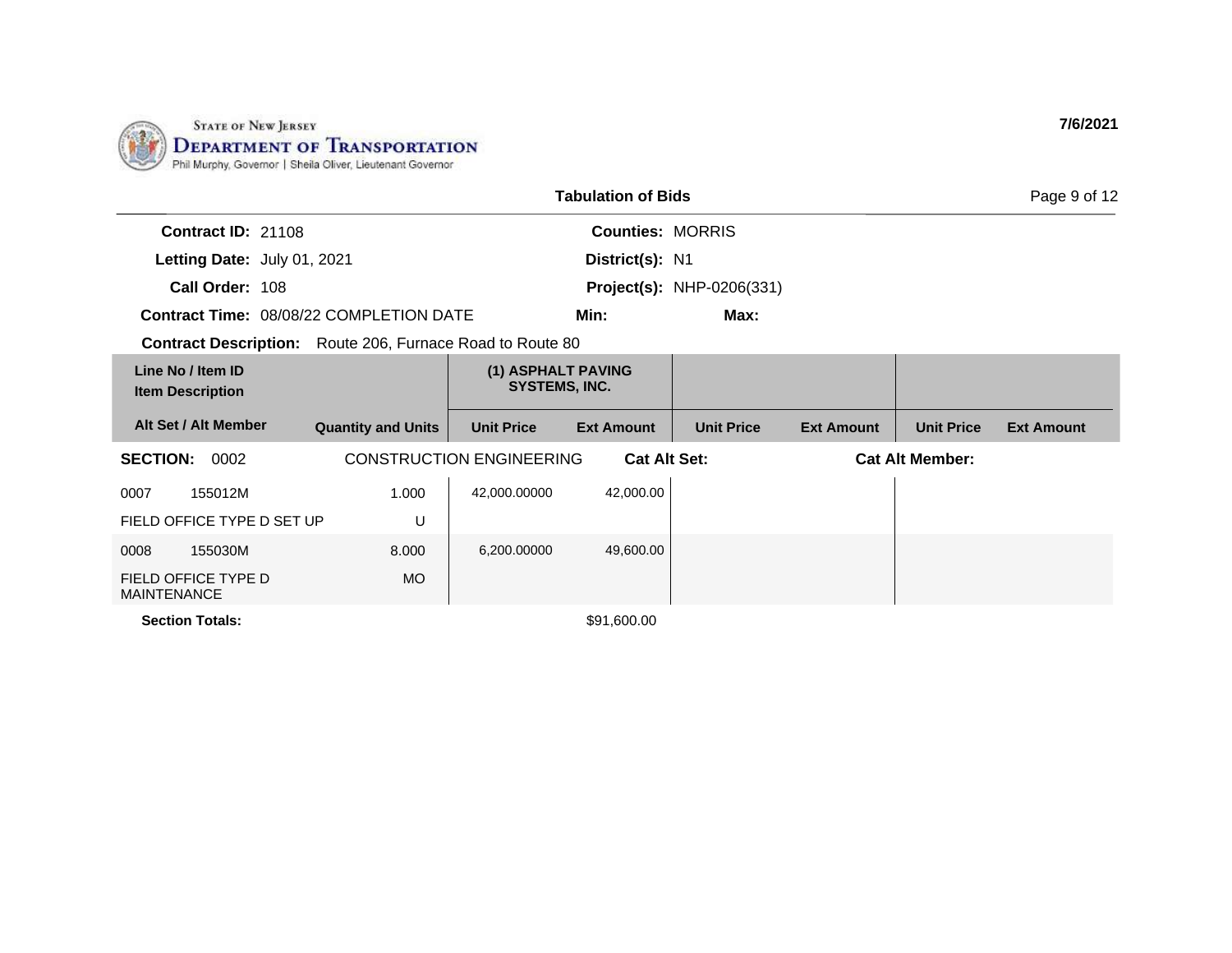

|                                              |                                                |                                     | <b>Tabulation of Bids</b>                  |                                  |                   |                        | Page 10 of 12     |
|----------------------------------------------|------------------------------------------------|-------------------------------------|--------------------------------------------|----------------------------------|-------------------|------------------------|-------------------|
| Contract ID: 21108                           |                                                |                                     | <b>Counties: MORRIS</b>                    |                                  |                   |                        |                   |
| Letting Date: July 01, 2021                  |                                                |                                     | District(s): N1                            |                                  |                   |                        |                   |
| Call Order: 108                              |                                                |                                     |                                            | <b>Project(s): NHP-0206(331)</b> |                   |                        |                   |
|                                              | <b>Contract Time: 08/08/22 COMPLETION DATE</b> |                                     | Min:                                       | Max:                             |                   |                        |                   |
| <b>Contract Description:</b>                 |                                                | Route 206, Furnace Road to Route 80 |                                            |                                  |                   |                        |                   |
| Line No / Item ID<br><b>Item Description</b> |                                                |                                     | (1) ASPHALT PAVING<br><b>SYSTEMS, INC.</b> |                                  |                   |                        |                   |
| Alt Set / Alt Member                         | <b>Quantity and Units</b>                      | <b>Unit Price</b>                   | <b>Ext Amount</b>                          | <b>Unit Price</b>                | <b>Ext Amount</b> | <b>Unit Price</b>      | <b>Ext Amount</b> |
| <b>SECTION:</b><br>0003                      | NON-PARTICIPATING                              |                                     |                                            | <b>Cat Alt Set:</b>              |                   | <b>Cat Alt Member:</b> |                   |
| 152015P<br>0002                              | 1.000                                          | 8,800.00000                         | 8,800.00                                   |                                  |                   |                        |                   |
| POLLUTION LIABILITY INSURANCE                | <b>DOLL</b>                                    |                                     |                                            |                                  |                   |                        |                   |
| <b>Section Totals:</b>                       |                                                |                                     | \$8,800.00                                 |                                  |                   |                        |                   |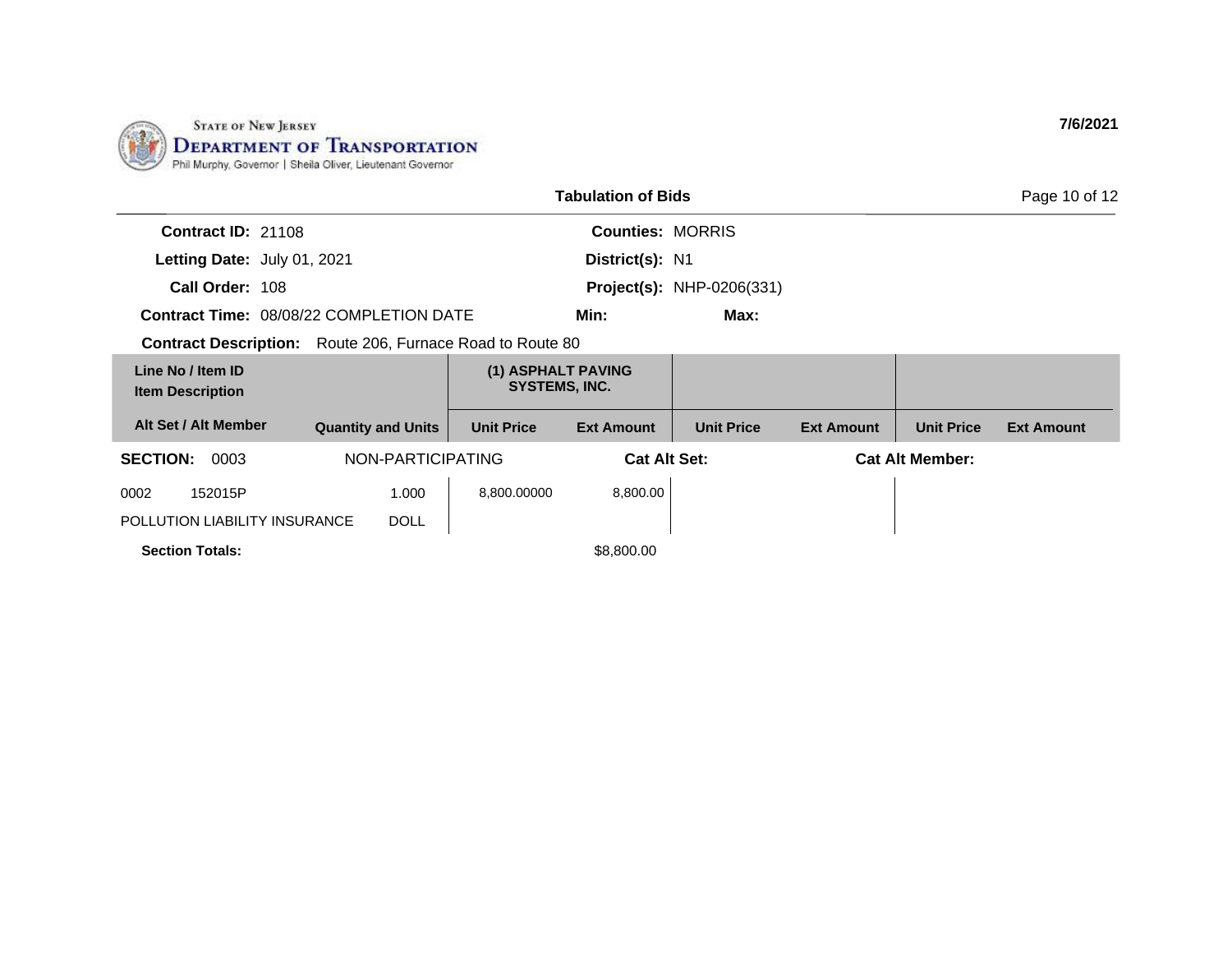

| <b>Tabulation of Bids</b><br>Page 11 of 12                |                           |                                            |                         |                                  |                        |                   |                   |  |  |
|-----------------------------------------------------------|---------------------------|--------------------------------------------|-------------------------|----------------------------------|------------------------|-------------------|-------------------|--|--|
| Contract ID: 21108                                        |                           |                                            | <b>Counties: MORRIS</b> |                                  |                        |                   |                   |  |  |
| Letting Date: July 01, 2021                               |                           |                                            | District(s): N1         |                                  |                        |                   |                   |  |  |
| Call Order: 108                                           |                           |                                            |                         | <b>Project(s):</b> NHP-0206(331) |                        |                   |                   |  |  |
| <b>Contract Time: 08/08/22 COMPLETION DATE</b>            |                           |                                            | Min:                    | Max:                             |                        |                   |                   |  |  |
| Contract Description: Route 206, Furnace Road to Route 80 |                           |                                            |                         |                                  |                        |                   |                   |  |  |
| Line No / Item ID<br><b>Item Description</b>              |                           | (1) ASPHALT PAVING<br><b>SYSTEMS, INC.</b> |                         |                                  |                        |                   |                   |  |  |
| Alt Set / Alt Member                                      | <b>Quantity and Units</b> | <b>Unit Price</b>                          | <b>Ext Amount</b>       | <b>Unit Price</b>                | <b>Ext Amount</b>      | <b>Unit Price</b> | <b>Ext Amount</b> |  |  |
| <b>SECTION:</b><br>0004                                   | <b>EROSION CONTROL</b>    |                                            | <b>Cat Alt Set:</b>     |                                  | <b>Cat Alt Member:</b> |                   |                   |  |  |
| 158063P<br>0010                                           | (1)                       | 1.00000                                    | 1.00                    |                                  |                        |                   |                   |  |  |
| <b>CONCRETE WASHOUT SYSTEM</b>                            | <b>LS</b>                 |                                            |                         |                                  |                        |                   |                   |  |  |
| 158072M<br>0011                                           | 2.000                     | 1,000.00000                                | 2,000.00                |                                  |                        |                   |                   |  |  |
| OIL ONLY EMERGENCY SPILL KIT,<br>TYPE 1                   | U                         |                                            |                         |                                  |                        |                   |                   |  |  |

**Section Totals:**  $$2,001.00$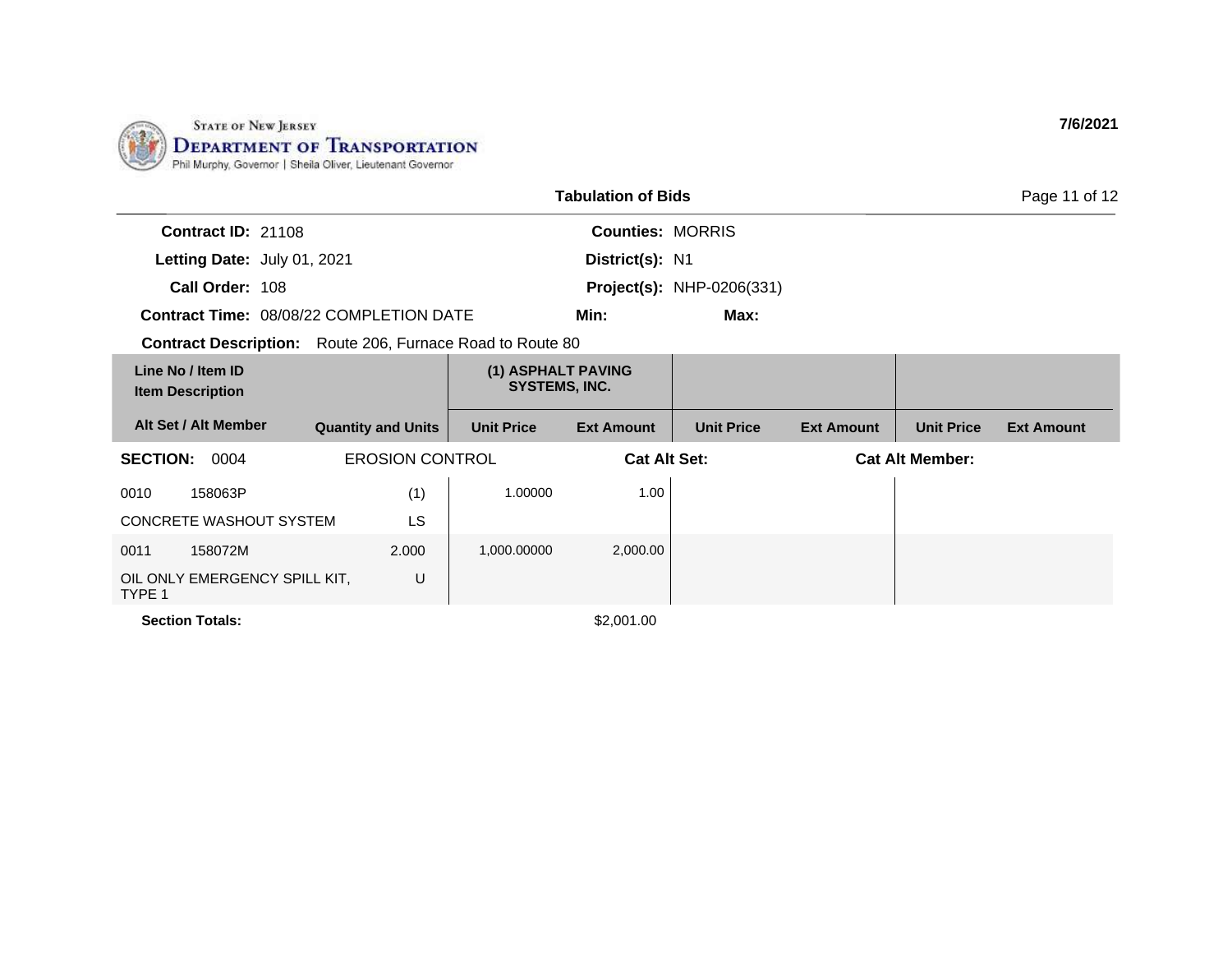

|                                                                  |                              |                                            | <b>Tabulation of Bids</b> |                                  |                        |                   | Page 12 of 12     |
|------------------------------------------------------------------|------------------------------|--------------------------------------------|---------------------------|----------------------------------|------------------------|-------------------|-------------------|
| Contract ID: 21108                                               |                              |                                            | <b>Counties: MORRIS</b>   |                                  |                        |                   |                   |
| Letting Date: July 01, 2021                                      |                              |                                            | District(s): N1           |                                  |                        |                   |                   |
| Call Order: 108                                                  |                              |                                            |                           | <b>Project(s):</b> NHP-0206(331) |                        |                   |                   |
| <b>Contract Time: 08/08/22 COMPLETION DATE</b>                   |                              |                                            | Min:                      | Max:                             |                        |                   |                   |
| <b>Contract Description:</b> Route 206, Furnace Road to Route 80 |                              |                                            |                           |                                  |                        |                   |                   |
| Line No / Item ID<br><b>Item Description</b>                     |                              | (1) ASPHALT PAVING<br><b>SYSTEMS, INC.</b> |                           |                                  |                        |                   |                   |
| Alt Set / Alt Member                                             | <b>Quantity and Units</b>    | <b>Unit Price</b>                          | <b>Ext Amount</b>         | <b>Unit Price</b>                | <b>Ext Amount</b>      | <b>Unit Price</b> | <b>Ext Amount</b> |
| <b>SECTION: 0005</b>                                             | <b>GENERAL LANDSCAPE</b>     | <b>Cat Alt Set:</b>                        |                           |                                  | <b>Cat Alt Member:</b> |                   |                   |
| 805003M<br>0048                                                  | 2,900.000                    | 11.73000                                   | 34,017.00                 |                                  |                        |                   |                   |
| <b>TURF REPAIR STRIP</b>                                         | LF                           |                                            |                           |                                  |                        |                   |                   |
| <b>Section Totals:</b>                                           |                              |                                            | \$34,017.00               |                                  |                        |                   |                   |
|                                                                  | <b>Contract Totals</b>       |                                            | \$2,830,854.90            |                                  |                        |                   |                   |
|                                                                  | <b>Cost Plus Time Totals</b> |                                            | \$2,830,854.90            |                                  |                        |                   |                   |
| () indicates item is hid as Lumn Sum                             |                              |                                            |                           |                                  |                        |                   |                   |

**( ) indicates item is bid as Lump Sum**